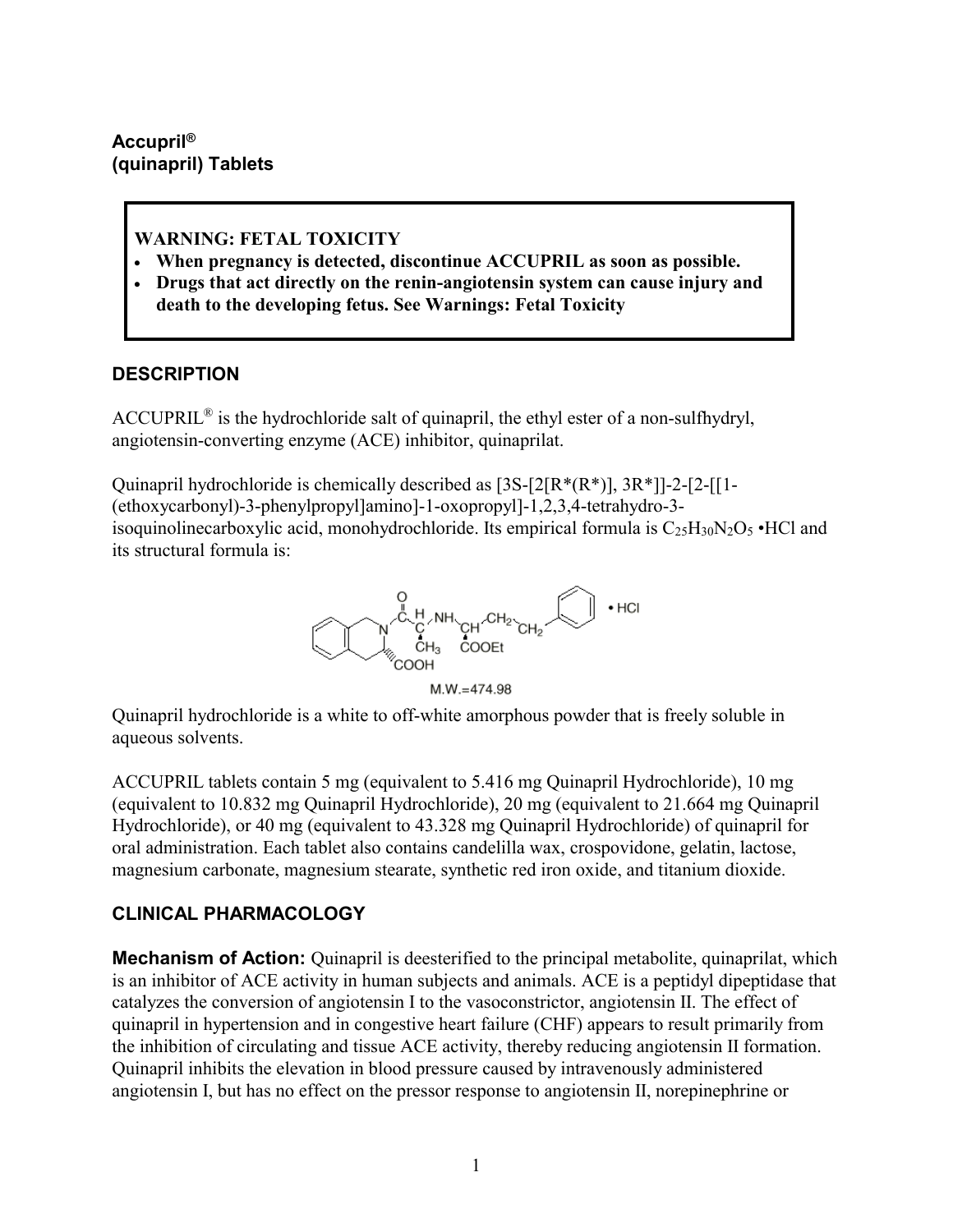epinephrine. Angiotensin II also stimulates the secretion of aldosterone from the adrenal cortex, thereby facilitating renal sodium and fluid reabsorption. Reduced aldosterone secretion by quinapril may result in a small increase in serum potassium. In controlled hypertension trials, treatment with ACCUPRIL alone resulted in mean increases in potassium of 0.07 mmol/L (see PRECAUTIONS). Removal of angiotensin II negative feedback on renin secretion leads to increased plasma renin activity (PRA).

While the principal mechanism of antihypertensive effect is thought to be through the reninangiotensin-aldosterone system, quinapril exerts antihypertensive actions even in patients with low renin hypertension. ACCUPRIL was an effective antihypertensive in all races studied, although it was somewhat less effective in blacks (usually a predominantly low renin group) than in nonblacks. ACE is identical to kininase II, an enzyme that degrades bradykinin, a potent peptide vasodilator; whether increased levels of bradykinin play a role in the therapeutic effect of quinapril remains to be elucidated.

**Pharmacokinetics and Metabolism:** Following oral administration, peak plasma quinapril concentrations are observed within one hour. Based on recovery of quinapril and its metabolites in urine, the extent of absorption is at least 60%. The rate and extent of quinapril absorption are diminished moderately (approximately 25–30%) when ACCUPRIL tablets are administered during a high-fat meal. Following absorption, quinapril is deesterified to its major active metabolite, quinaprilat (about 38% of oral dose), and to other minor inactive metabolites. Following multiple oral dosing of ACCUPRIL, there is an effective accumulation half-life of quinaprilat of approximately 3 hours, and peak plasma quinaprilat concentrations are observed approximately 2 hours post-dose. Quinaprilat is eliminated primarily by renal excretion, up to 96% of an IV dose, and has an elimination half-life in plasma of approximately 2 hours and a prolonged terminal phase with a half-life of 25 hours. The pharmacokinetics of quinapril and quinaprilat are linear over a single-dose range of 5–80 mg doses and 40–160 mg in multiple daily doses. Approximately 97% of either quinapril or quinaprilat circulating in plasma is bound to proteins.

In patients with renal insufficiency, the elimination half-life of quinaprilat increases as creatinine clearance decreases. There is a linear correlation between plasma quinaprilat clearance and creatinine clearance. In patients with end-stage renal disease, chronic hemodialysis or continuous ambulatory peritoneal dialysis has little effect on the elimination of quinapril and quinaprilat. Elimination of quinaprilat may be reduced in elderly patients ( $\geq 65$  years) and in those with heart failure; this reduction is attributable to decrease in renal function (see DOSAGE AND ADMINISTRATION). Quinaprilat concentrations are reduced in patients with alcoholic cirrhosis due to impaired deesterification of quinapril. Studies in rats indicate that quinapril and its metabolites do not cross the blood-brain barrier.

### **Pharmacodynamics and Clinical Effects**

Hypertension: Single doses of 20 mg of ACCUPRIL provide over 80% inhibition of plasma ACE for 24 hours. Inhibition of the pressor response to angiotensin I is shorter-lived, with a 20 mg dose giving 75% inhibition for about 4 hours, 50% inhibition for about 8 hours, and 20%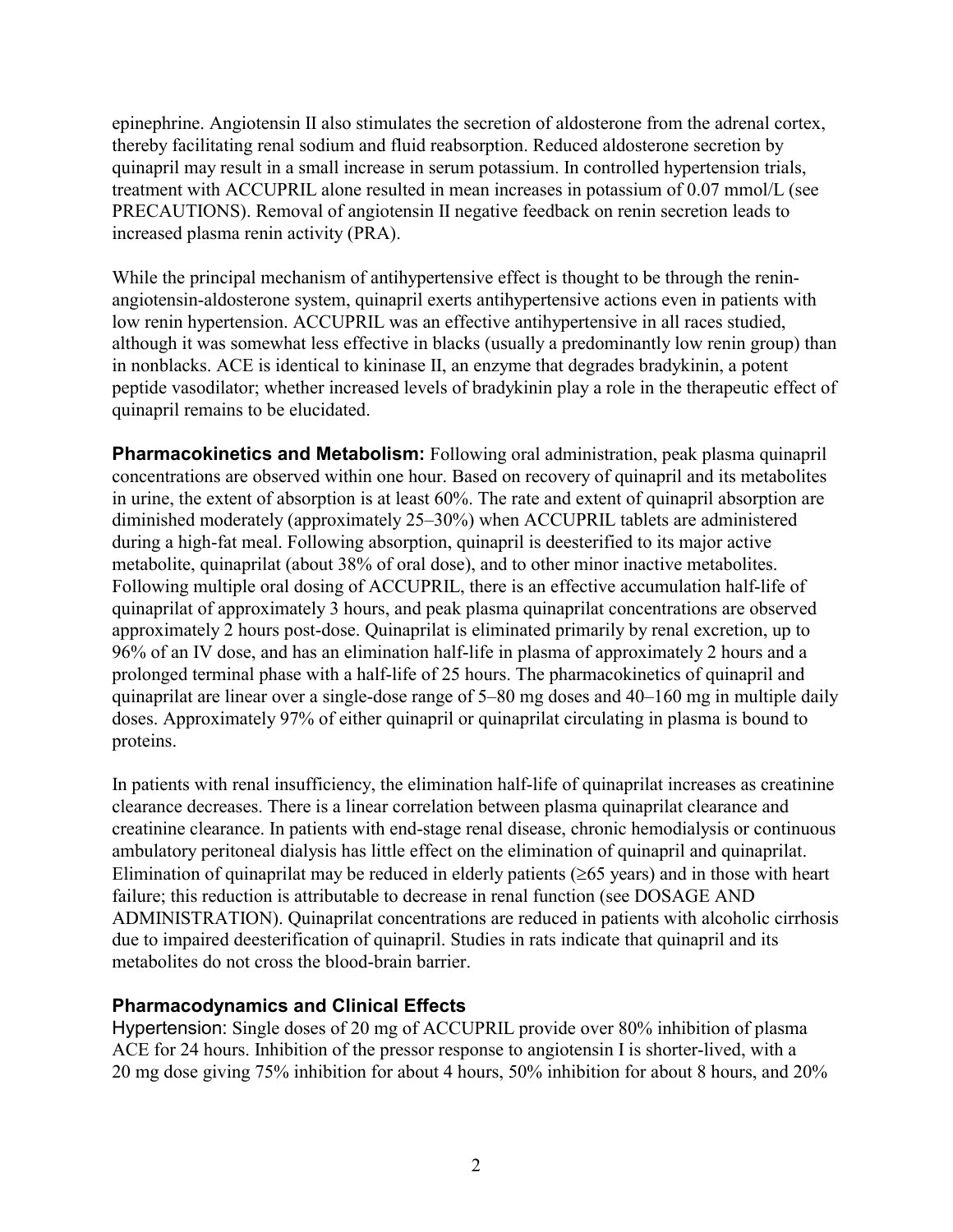inhibition at 24 hours. With chronic dosing, however, there is substantial inhibition of angiotensin II levels at 24 hours by doses of 20–80 mg.

Administration of 10 to 80 mg of ACCUPRIL to patients with mild to severe hypertension results in a reduction of sitting and standing blood pressure to about the same extent with minimal effect on heart rate. Symptomatic postural hypotension is infrequent although it can occur in patients who are salt-and/or volume-depleted (see WARNINGS). Antihypertensive activity commences within 1 hour with peak effects usually achieved by 2 to 4 hours after dosing. During chronic therapy, most of the blood pressure lowering effect of a given dose is obtained in 1–2 weeks. In multiple-dose studies, 10–80 mg per day in single or divided doses lowered systolic and diastolic blood pressure throughout the dosing interval, with a trough effect of about 5–11/3–7 mm Hg. The trough effect represents about 50% of the peak effect. While the dose-response relationship is relatively flat, doses of 40–80 mg were somewhat more effective at trough than 10–20 mg, and twice daily dosing tended to give a somewhat lower trough blood pressure than once daily dosing with the same total dose. The antihypertensive effect of ACCUPRIL continues during long-term therapy, with no evidence of loss of effectiveness.

Hemodynamic assessments in patients with hypertension indicate that blood pressure reduction produced by quinapril is accompanied by a reduction in total peripheral resistance and renal vascular resistance with little or no change in heart rate, cardiac index, renal blood flow, glomerular filtration rate, or filtration fraction.

Use of ACCUPRIL with a thiazide diuretic gives a blood-pressure lowering effect greater than that seen with either agent alone.

In patients with hypertension, ACCUPRIL 10–40 mg was similar in effectiveness to captopril, enalapril, propranolol, and thiazide diuretics.

Therapeutic effects appear to be the same for elderly  $(\geq 65$  years of age) and younger adult patients given the same daily dosages, with no increase in adverse events in elderly patients.

Heart Failure: In a placebo-controlled trial involving patients with congestive heart failure treated with digitalis and diuretics, parenteral quinaprilat, the active metabolite of quinapril, reduced pulmonary capillary wedge pressure and systemic vascular resistance and increased cardiac output/index. Similar favorable hemodynamic effects were seen with oral quinapril in baseline-controlled trials, and such effects appeared to be maintained during chronic oral quinapril therapy. Quinapril reduced renal hepatic vascular resistance and increased renal and hepatic blood flow with glomerular filtration rate remaining unchanged.

A significant dose response relationship for improvement in maximal exercise tolerance has been observed with ACCUPRIL therapy. Beneficial effects on the severity of heart failure as measured by New York Heart Association (NYHA) classification and Quality of Life and on symptoms of dyspnea, fatigue, and edema were evident after 6 months in a double-blind, placebo-controlled study. Favorable effects were maintained for up to two years of open label therapy. The effects of quinapril on long-term mortality in heart failure have not been evaluated.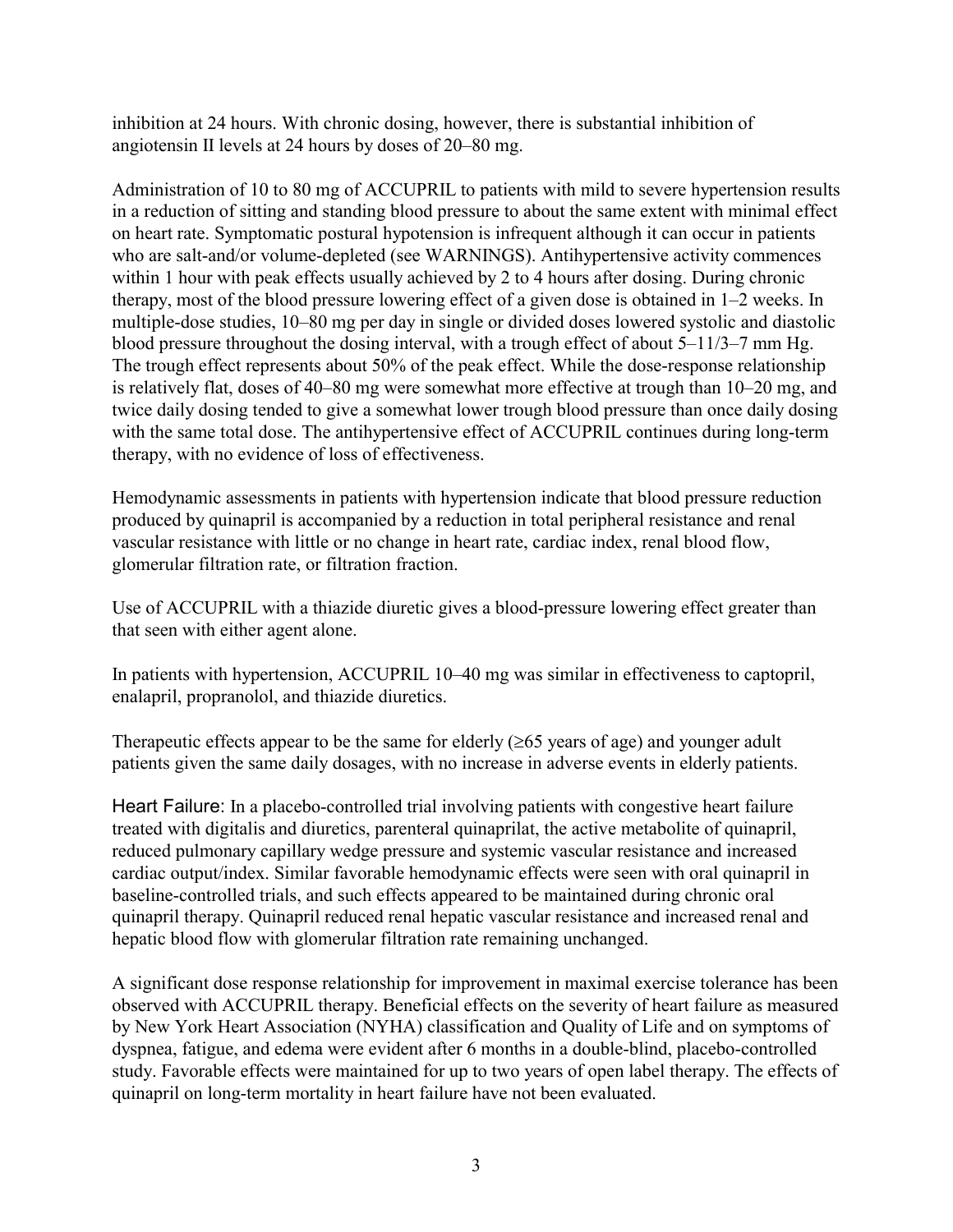### **INDICATIONS AND USAGE**

#### **Hypertension**

ACCUPRIL is indicated for the treatment of hypertension, to lower blood pressure. Lowering blood pressure reduces the risk of fatal and nonfatal cardiovascular events, primarily strokes and myocardial infarctions. These benefits have been seen in controlled trials of antihypertensive drugs from a wide variety of pharmacologic classes including the class to which this drug principally belongs. There are no controlled trials demonstrating risk reduction with ACCUPRIL.

Control of high blood pressure should be part of comprehensive cardiovascular risk management, including, as appropriate, lipid control, diabetes management, antithrombotic therapy, smoking cessation, exercise, and limited sodium intake. Many patients will require more than one drug to achieve blood pressure goals. For specific advice on goals and management, see published guidelines, such as those of the National High Blood Pressure Education Program's Joint National Committee on Prevention, Detection, Evaluation, and Treatment of High Blood Pressure (JNC).

Numerous antihypertensive drugs, from a variety of pharmacologic classes and with different mechanisms of action, have been shown in randomized controlled trials to reduce cardiovascular morbidity and mortality, and it can be concluded that it is blood pressure reduction, and not some other pharmacologic property of the drugs, that is largely responsible for those benefits. The largest and most consistent cardiovascular outcome benefit has been a reduction in the risk of stroke, but reductions in myocardial infarction and cardiovascular mortality also have been seen regularly.

Elevated systolic or diastolic pressure causes increased cardiovascular risk, and the absolute risk increase per mmHg is greater at higher blood pressures, so that even modest reductions of severe hypertension can provide substantial benefit. Relative risk reduction from blood pressure reduction is similar across populations with varying absolute risk, so the absolute benefit is greater in patients who are at higher risk independent of their hypertension (for example, patients with diabetes or hyperlipidemia), and such patients would be expected to benefit from more aggressive treatment to a lower blood pressure goal.

Some antihypertensive drugs have smaller blood pressure effects (as monotherapy) in black patients, and many antihypertensive drugs have additional approved indications and effects (e.g., on angina, heart failure, or diabetic kidney disease). These considerations may guide selection of therapy.

ACCUPRIL may be used alone or in combination with thiazide diuretics**.**

#### **Heart Failure**

ACCUPRIL is indicated in the management of heart failure as adjunctive therapy when added to conventional therapy including diuretics and/or digitalis.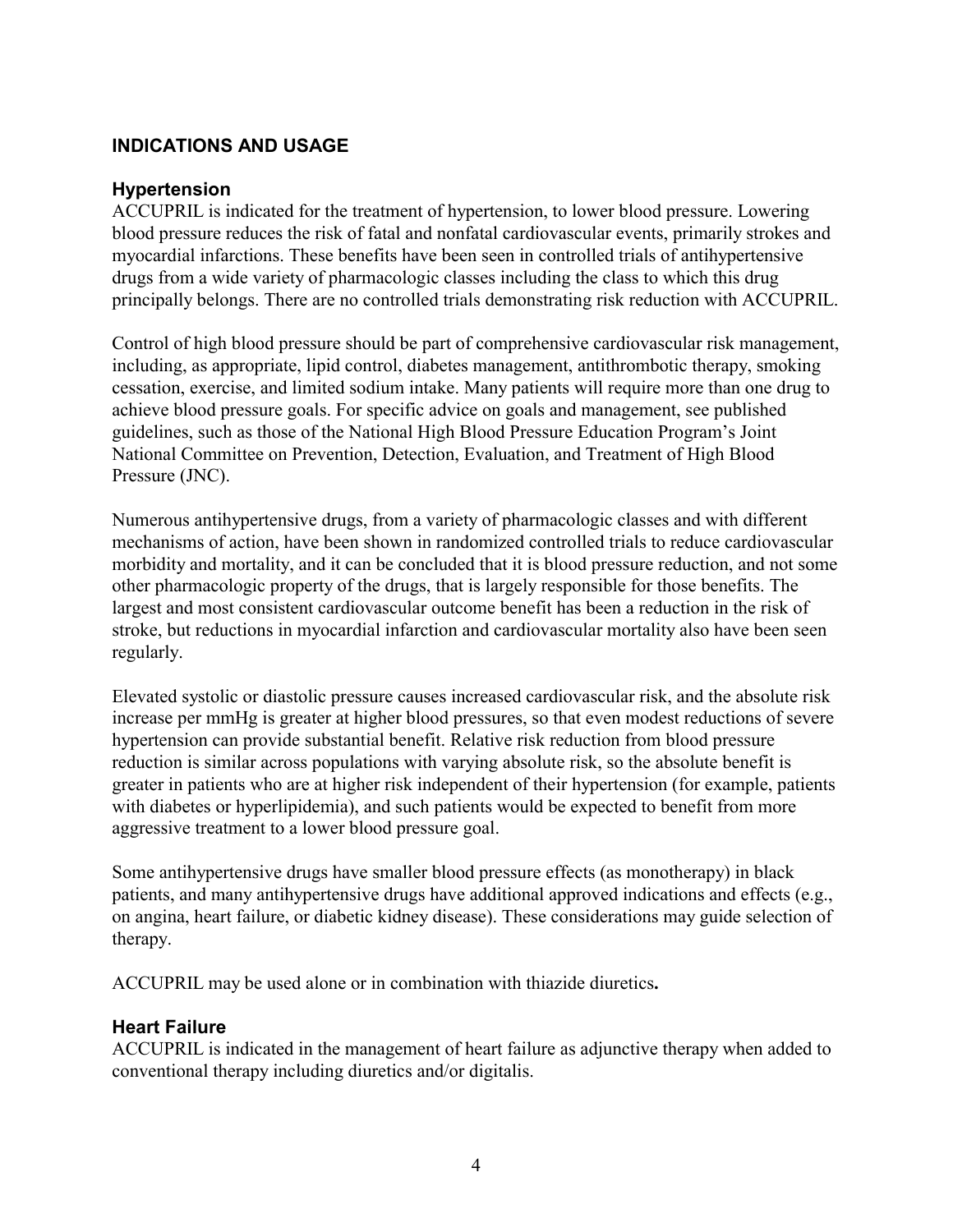In using ACCUPRIL, consideration should be given to the fact that another ACE inhibitor, captopril, has caused agranulocytosis, particularly in patients with renal impairment or collagen vascular disease. Available data are insufficient to show that ACCUPRIL does not have a similar risk (see WARNINGS).

Angioedema in black patients: Black patients receiving ACE inhibitor monotherapy have been reported to have a higher incidence of angioedema compared to non-blacks. It should also be noted that in controlled clinical trials ACE inhibitors have an effect on blood pressure that is less in black patients than in non-blacks.

## **CONTRAINDICATIONS**

ACCUPRIL is contraindicated in patients who are hypersensitive to this product and in patients with a history of angioedema related to previous treatment with an ACE inhibitor.

ACCUPRIL is contraindicated in combination with a neprilysin inhibitor (e.g., sacubitril). Do not administer ACCUPRIL within 36 hours of switching to or from sacubitril/valsartan, a neprilysin inhibitor (see WARNINGS and PRECAUTIONS).

Do not co-administer ACCUPRIL with aliskiren in patients with diabetes.

### **WARNINGS**

### **Anaphylactoid and Possibly Related Reactions**

Presumably because ACE inhibitors affect the metabolism of eicosanoids and polypeptides, including endogenous bradykinin, patients receiving ACE inhibitors (including **ACCUPRIL**) may be subject to a variety of adverse reactions, some of them serious.

Head and Neck Angioedema: Angioedema of the face, extremities, lips, tongue, glottis, and larynx has been reported in patients treated with ACE inhibitors and has been seen in 0.1% of patients receiving ACCUPRIL.

In two similarly sized U.S. postmarketing trials that, combined, enrolled over 3,000 black patients and over 19,000 non-blacks, angioedema was reported in 0.30% and 0.55% of blacks (in study 1 and 2 respectively) and 0.39% and 0.17% of non-blacks.

Angioedema associated with laryngeal edema can be fatal. If laryngeal stridor or angioedema of the face, tongue, or glottis occurs, treatment with ACCUPRIL should be discontinued immediately, the patient treated in accordance with accepted medical care, and carefully observed until the swelling disappears. In instances where swelling is confined to the face and lips, the condition generally resolves without treatment; antihistamines may be useful in relieving symptoms. **Where there is involvement of the tongue, glottis, or larynx likely to cause airway obstruction, emergency therapy including, but not limited to, subcutaneous epinephrine solution 1:1000 (0.3 to 0.5 mL) should be promptly administered** (see ADVERSE REACTIONS).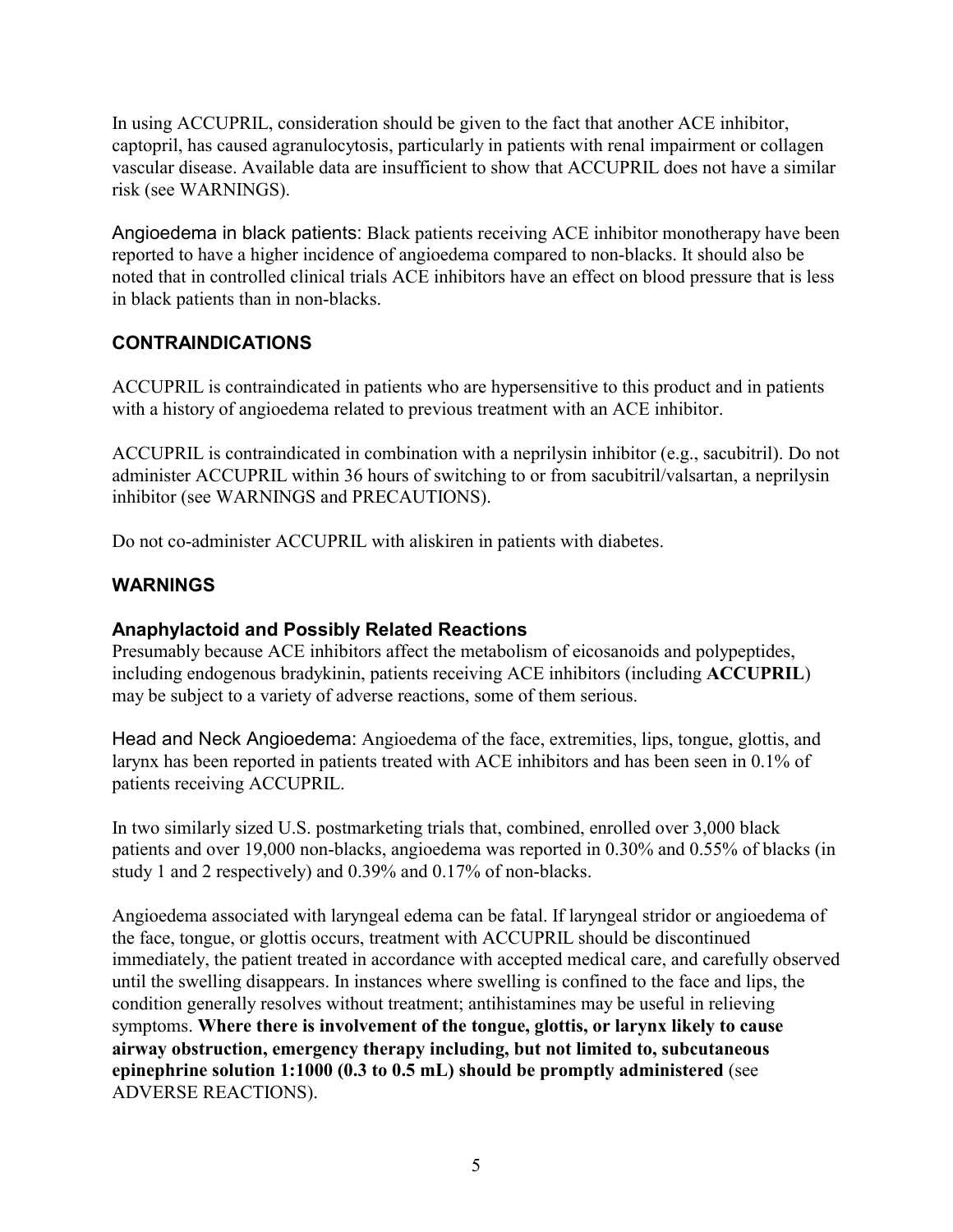Patients taking concomitant mammalian target of rapamycin (mTOR) inhibitor (e.g., temsirolimus) therapy or a neprilysin inhibitor may be at increased risk for angioedema.

Intestinal Angioedema: Intestinal angioedema has been reported in patients treated with ACE inhibitors. These patients presented with abdominal pain (with or without nausea or vomiting); in some cases there was no prior history of facial angioedema and C-1 esterase levels were normal. The angioedema was diagnosed by procedures including abdominal CT scan or ultrasound, or at surgery, and symptoms resolved after stopping the ACE inhibitor. Intestinal angioedema should be included in the differential diagnosis of patients on ACE inhibitors presenting with abdominal pain.

Patients with a history of angioedema: Patients with a history of angioedema unrelated to ACE inhibitor therapy may be at increased risk of angioedema while receiving an ACE inhibitor (see also CONTRAINDICATIONS).

Anaphylactoid reactions during desensitization: Two patients undergoing desensitizing treatment with hymenoptera venom while receiving ACE inhibitors sustained life-threatening anaphylactoid reactions. In the same patients, these reactions were avoided when ACE inhibitors were temporarily withheld, but they reappeared upon inadvertent rechallenge.

Anaphylactoid reactions during membrane exposure: Anaphylactoid reactions have been reported in patients dialyzed with high-flux membranes and treated concomitantly with an ACE inhibitor. Anaphylactoid reactions have also been reported in patients undergoing low-density lipoprotein apheresis with dextran sulfate absorption.

Hepatic Failure: Rarely, ACE inhibitors have been associated with a syndrome that starts with cholestatic jaundice and progresses to fulminant hepatic necrosis and (sometimes) death. The mechanism of this syndrome is not understood. Patients receiving ACE inhibitors who develop jaundice or marked elevations of hepatic enzymes should discontinue the ACE inhibitor and receive appropriate medical follow-up.

Hypotension: Excessive hypotension is rare in patients with uncomplicated hypertension treated with ACCUPRIL alone. Patients with heart failure given ACCUPRIL commonly have some reduction in blood pressure, but discontinuation of therapy because of continuing symptomatic hypotension usually is not necessary when dosing instructions are followed. Caution should be observed when initiating therapy in patients with heart failure (see DOSAGE AND ADMINISTRATION). In controlled studies, syncope was observed in 0.4% of patients (N=3203); this incidence was similar to that observed for captopril (1%) and enalapril (0.8%).

Patients at risk of excessive hypotension, sometimes associated with oliguria and/or progressive azotemia, and rarely with acute renal failure and/or death, include patients with the following conditions or characteristics: heart failure, hyponatremia, high dose diuretic therapy, recent intensive diuresis or increase in diuretic dose, renal dialysis, or severe volume and/or salt depletion of any etiology. It may be advisable to eliminate the diuretic (except in patients with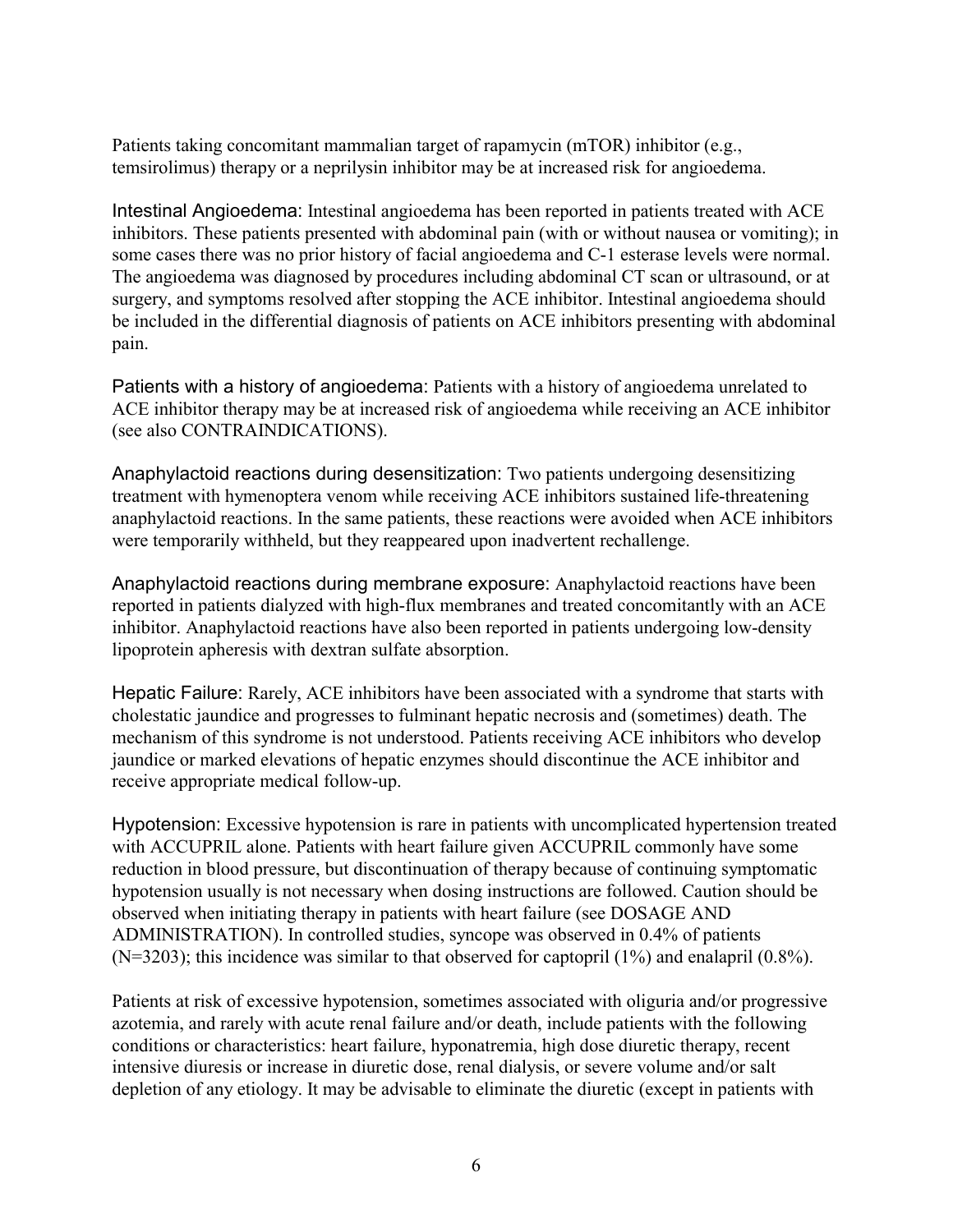heart failure), reduce the diuretic dose or cautiously increase salt intake (except in patients with heart failure) before initiating therapy with ACCUPRIL in patients at risk for excessive hypotension who are able to tolerate such adjustments.

In patients at risk of excessive hypotension, therapy with ACCUPRIL should be started under close medical supervision. Such patients should be followed closely for the first two weeks of treatment and whenever the dose of ACCUPRIL and/or diuretic is increased. Similar considerations may apply to patients with ischemic heart or cerebrovascular disease in whom an excessive fall in blood pressure could result in a myocardial infarction or a cerebrovascular accident.

If excessive hypotension occurs, the patient should be placed in the supine position and, if necessary, receive an intravenous infusion of normal saline. A transient hypotensive response is not a contraindication to further doses of ACCUPRIL, which usually can be given without difficulty once the blood pressure has stabilized. If symptomatic hypotension develops, a dose reduction or discontinuation of ACCUPRIL or concomitant diuretic may be necessary.

Neutropenia/Agranulocytosis: Another ACE inhibitor, captopril, has been shown to cause agranulocytosis and bone marrow depression rarely in patients with uncomplicated hypertension, but more frequently in patients with renal impairment, especially if they also have a collagen vascular disease, such as systemic lupus erythematosus or scleroderma. Agranulocytosis did occur during ACCUPRIL treatment in one patient with a history of neutropenia during previous captopril therapy. Available data from clinical trials of ACCUPRIL are insufficient to show that, in patients without prior reactions to other ACE inhibitors, ACCUPRIL does not cause agranulocytosis at similar rates. As with other ACE inhibitors, periodic monitoring of white blood cell counts in patients with collagen vascular disease and/or renal disease should be considered.

Fetal Toxicity: Use of drugs that act on the renin-angiotensin system during the second and third trimesters of pregnancy reduces fetal renal function and increases fetal and neonatal morbidity and death. Resulting oligohydramnios can be associated with fetal lung hypoplasia and skeletal deformations. Potential neonatal adverse effects include skull hypoplasia, anuria, hypotension, renal failure, and death. When pregnancy is detected, discontinue ACCUPRIL as soon as possible. These adverse outcomes are usually associated with use of these drugs in the second and third trimester of pregnancy. Most epidemiologic studies examining fetal abnormalities after exposure to antihypertensive use in the first trimester have not distinguished drugs affecting the renin-angiotensin system from other antihypertensive agents. Appropriate management of maternal hypertension during pregnancy is important to optimize outcomes for both mother and fetus.

In the unusual case that there is no appropriate alternative to therapy with drugs affecting the renin-angiotensin system for a particular patient, apprise the mother of the potential risk to the fetus. Perform serial ultrasound examinations to assess the intra-amniotic environment. If oligohydramnios is observed, discontinue ACCUPRIL, unless it is considered life-saving for the mother. Fetal testing may be appropriate, based on the week of pregnancy. Patients and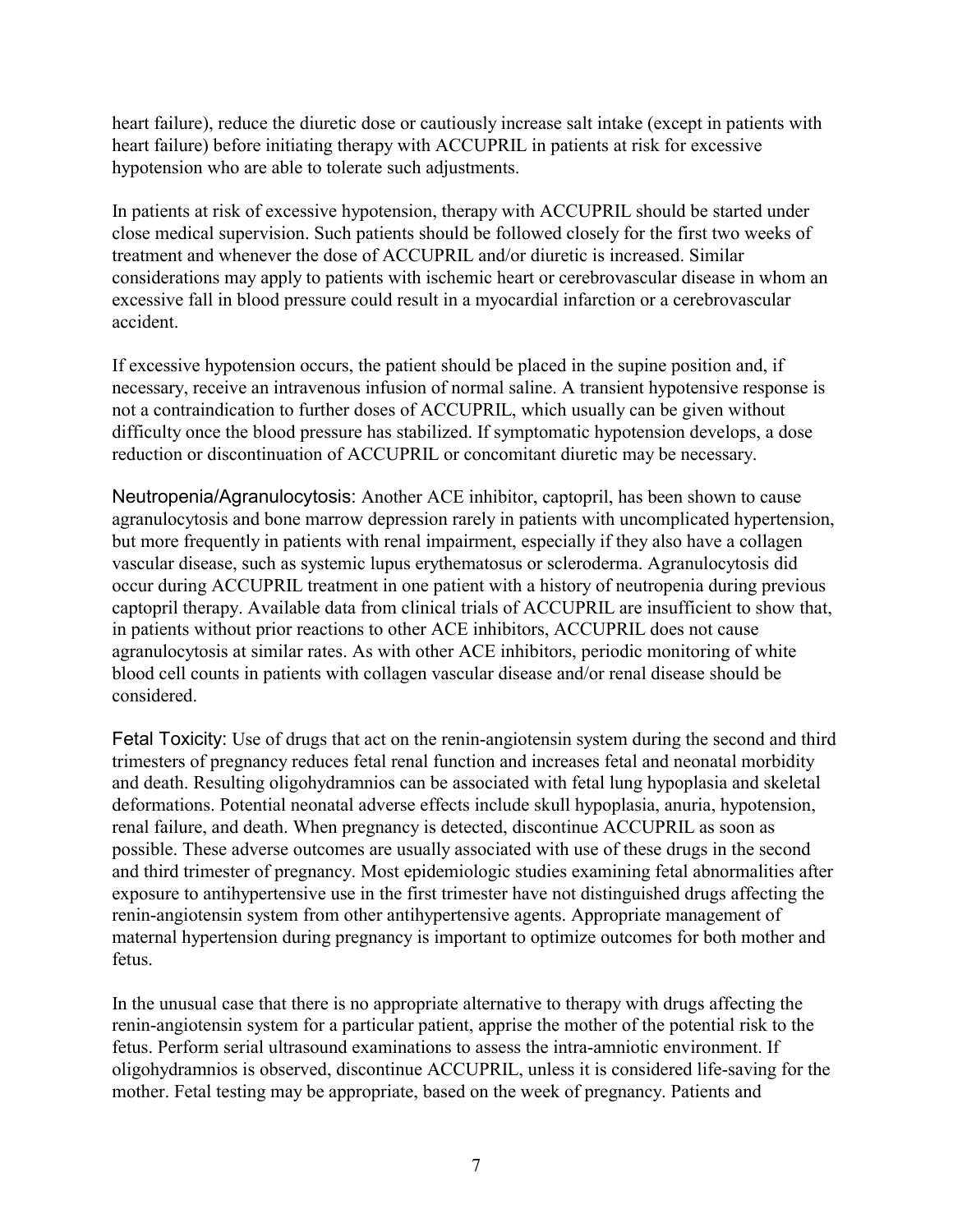physicians should be aware, however, that oligohydramnios may not appear until after the fetus has sustained irreversible injury. Closely observe infants with histories of *in utero* exposure to ACCUPRIL for hypotension, oliguria, and hyperkalemia (see PRECAUTIONS, Pediatric Use). No teratogenic effects of ACCUPRIL were seen in studies of pregnant rats and rabbits. On a mg/kg basis, the doses used were up to 180 times (in rats) and one time (in rabbits) the maximum recommended human dose.

### **PRECAUTIONS**

## **General**

Impaired renal function: As a consequence of inhibiting the renin-angiotensin-aldosterone system, changes in renal function may be anticipated in susceptible individuals. In patients with severe heart failure whose renal function may depend on the activity of the renin-angiotensinaldosterone system, treatment with ACE inhibitors, including ACCUPRIL, may be associated with oliguria and/or progressive azotemia and rarely acute renal failure and/or death.

In clinical studies in hypertensive patients with unilateral or bilateral renal artery stenosis, increases in blood urea nitrogen and serum creatinine have been observed in some patients following ACE inhibitor therapy. These increases were almost always reversible upon discontinuation of the ACE inhibitor and/or diuretic therapy. In such patients, renal function should be monitored during the first few weeks of therapy.

Some patients with hypertension or heart failure with no apparent preexisting renal vascular disease have developed increases in blood urea and serum creatinine, usually minor and transient, especially when ACCUPRIL has been given concomitantly with a diuretic. This is more likely to occur in patients with preexisting renal impairment. Dosage reduction and/or discontinuation of any diuretic and/or ACCUPRIL may be required.

#### **Evaluation of patients with hypertension or heart failure should always include assessment of renal function** (see DOSAGE AND ADMINISTRATION).

Hyperkalemia: In clinical trials, hyperkalemia (serum potassium  $\geq$ 5.8 mmol/L) occurred in approximately 2% of patients receiving ACCUPRIL. In most cases, elevated serum potassium levels were isolated values which resolved despite continued therapy. Less than 0.1% of patients discontinued therapy due to hyperkalemia. Risk factors for the development of hyperkalemia include renal insufficiency, diabetes mellitus, and the concomitant use of other drugs that raise serum potassium levels. Monitor serum potassium in such patients (see PRECAUTIONS, Drug Interactions).

Cough: Presumably due to the inhibition of the degradation of endogenous bradykinin, persistent non-productive cough has been reported with all ACE inhibitors, always resolving after discontinuation of therapy. ACE inhibitor-induced cough should be considered in the differential diagnosis of cough.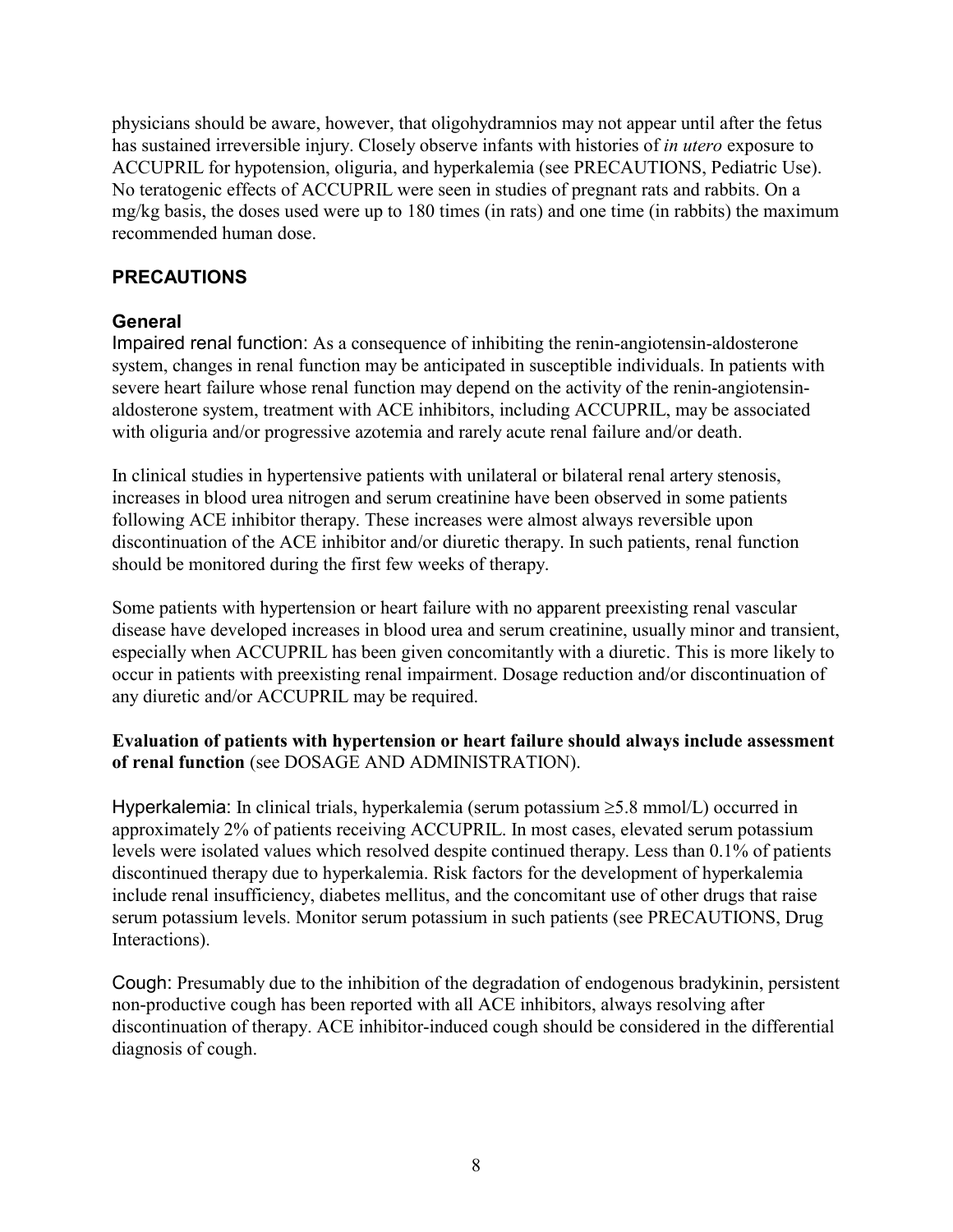Surgery/anesthesia: In patients undergoing major surgery or during anesthesia with agents that produce hypotension, ACCUPRIL will block angiotensin II formation secondary to compensatory renin release. If hypotension occurs and is considered to be due to this mechanism, it can be corrected by volume expansion.

### **Information for Patients**

Pregnancy: Tell female patients of childbearing age about the consequences of exposure to ACCUPRIL during pregnancy. Discuss treatment options with women planning to become pregnant. Ask patients to report pregnancies to their physicians as soon as possible.

Angioedema: Angioedema, including laryngeal edema can occur with treatment with ACE inhibitors, especially following the first dose. Advise patients and tell them to immediately report any signs or symptoms suggesting angioedema (swelling of face, extremities, eyes, lips, tongue, difficulty in swallowing or breathing) and to stop taking the drug until they have consulted with their physician (see WARNINGS).

Symptomatic hypotension: Caution patients that lightheadedness can occur, especially during the first few days of ACCUPRIL therapy, and that it should be reported to a physician. If actual syncope occurs, tell patients to temporarily discontinue the drug until they have consulted with their physician (see WARNINGS).

Caution all patients that inadequate fluid intake or excessive perspiration, diarrhea, or vomiting can lead to an excessive fall in blood pressure because of reduction in fluid volume, with the same consequences of lightheadedness and possible syncope.

Tell patients planning to undergo any surgery and/or anesthesia to inform their physician that they are taking an ACE inhibitor.

Hyperkalemia: Tell patients not to use potassium supplements or salt substitutes containing potassium without consulting their physician (see PRECAUTIONS).

Neutropenia: Tell patients to promptly report any indication of infection (eg, sore throat, fever) which could be a sign of neutropenia.

NOTE: As with many other drugs, certain advice to patients being treated with ACCUPRIL is warranted. This information is intended to aid in the safe and effective use of this medication. It is not a disclosure of all possible adverse or intended effects.

## **Drug Interactions**

Concomitant diuretic therapy: As with other ACE inhibitors, patients on diuretics, especially those on recently instituted diuretic therapy, may occasionally experience an excessive reduction of blood pressure after initiation of therapy with ACCUPRIL. The possibility of hypotensive effects with ACCUPRIL may be minimized by either discontinuing the diuretic or cautiously increasing salt intake prior to initiation of treatment with ACCUPRIL. If it is not possible to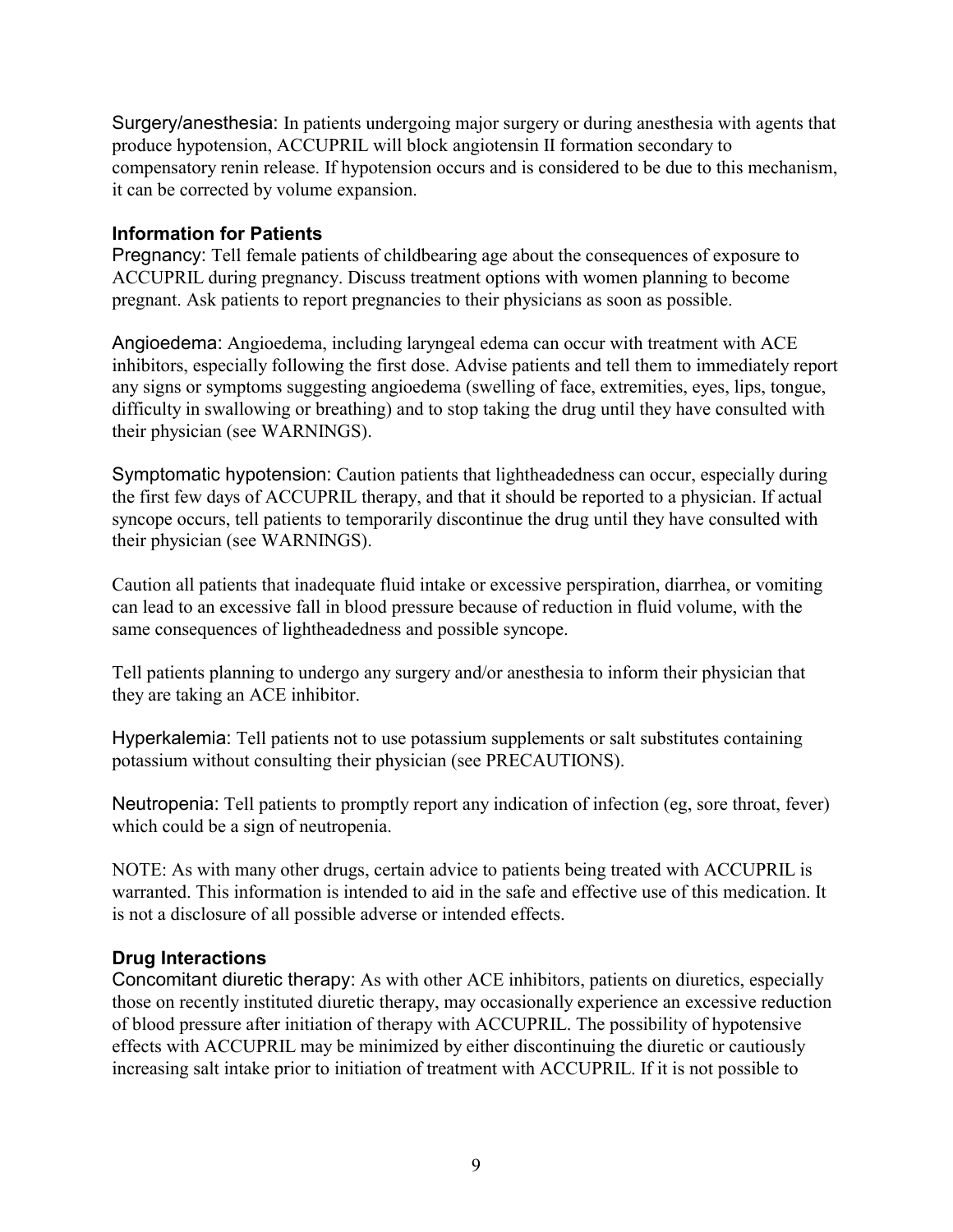discontinue the diuretic, the starting dose of quinapril should be reduced (see DOSAGE AND ADMINISTRATION).

Agents increasing serum potassium: Coadministration of ACCUPRIL with other drugs that raise serum potassium levels may result in hyperkalemia. Monitor serum potassium in such patients.

Tetracycline and other drugs that interact with magnesium: Simultaneous administration of tetracycline with ACCUPRIL reduced the absorption of tetracycline by approximately 28% to 37%, possibly due to the high magnesium content in ACCUPRIL tablets. This interaction should be considered if coprescribing ACCUPRIL and tetracycline or other drugs that interact with magnesium.

Lithium: Increased serum lithium levels and symptoms of lithium toxicity have been reported in patients receiving concomitant lithium and ACE inhibitor therapy. These drugs should be coadministered with caution and frequent monitoring of serum lithium levels is recommended. If a diuretic is also used, it may increase the risk of lithium toxicity.

Gold: Nitritoid reactions (symptoms include facial flushing, nausea, vomiting, and hypotension) have been reported rarely in patients on therapy with injectable gold (sodium aurothiomalate) and concomitant ACE inhibitor therapy.

Non-steroidal anti-inflammatory agents including selective cyclooxygenase-2 inhibitors (COX-2 inhibitors): In patients who are elderly, volume-depleted (including those on diuretic therapy), or with compromised renal function, co-administration of NSAIDs, including selective COX-2 inhibitors, with ACE inhibitors, including quinapril, may result in deterioration of renal function, including possible acute renal failure. These effects are usually reversible. Monitor renal function periodically in patients receiving quinapril and NSAID therapy.

The antihypertensive effect of ACE inhibitors, including quinapril may be attenuated by NSAIDs.

Agents that inhibit mTOR or other drugs known to cause angioedema: Patients taking concomitant mTOR inhibitor (e.g., temsirolimus) therapy or a neprilysin inhibitor may be at increased risk for angioedema.

Other agents: Drug interaction studies of ACCUPRIL with other agents showed:

- Multiple dose therapy with propranolol or cimetidine has no effect on the pharmacokinetics of single doses of ACCUPRIL.
- The anticoagulant effect of a single dose of warfarin (measured by prothrombin time) was not significantly changed by quinapril coadministration twice-daily.
- ACCUPRIL treatment did not affect the pharmacokinetics of digoxin.
- No pharmacokinetic interaction was observed when single doses of ACCUPRIL and hydrochlorothiazide were administered concomitantly.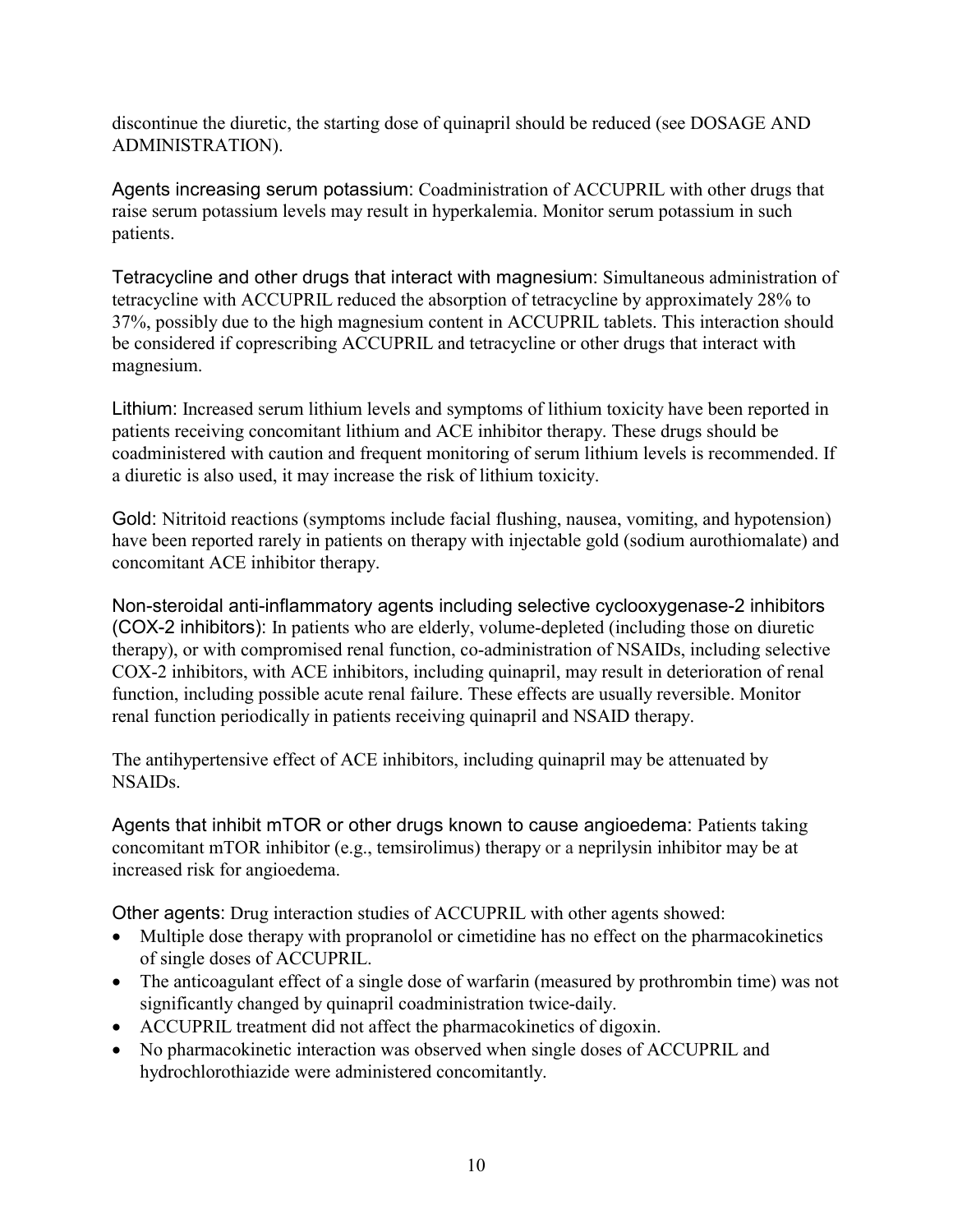Co-administration of multiple 10 mg doses of atorvastatin with 80 mg of ACCUPRIL resulted in no significant change in the steady-state pharmacokinetic parameters of atorvastatin.

## **Dual Blockade of the Renin-Angiotensin System (RAS)**

Dual blockade of the RAS with angiotensin receptor blockers, ACE inhibitors, or aliskiren is associated with increased risks of hypotension, hyperkalemia, and changes in renal function (including acute renal failure) compared to monotherapy. Most patients receiving the combination of two RAS inhibitors do not obtain any additional benefit compared to monotherapy. In general, avoid combined use of RAS inhibitors. Closely monitor blood pressure, renal function and electrolytes in patients on ACCUPRIL and other agents that affect the RAS.

Do not co-administer aliskiren with ACCUPRIL in patients with diabetes. Avoid concomitant use of aliskiren with ACCUPRIL in patients with renal impairment (GFR<60 mL/min/1.73 m<sup>2</sup>).

### **Carcinogenesis, Mutagenesis, Impairment of Fertility**

Quinapril hydrochloride was not carcinogenic in mice or rats when given in doses up to 75 or 100 mg/kg/day (50 to 60 times the maximum human daily dose, respectively, on an mg/kg basis and 3.8 to 10 times the maximum human daily dose when based on an mg/m<sup>2</sup> basis) for 104 weeks. Female rats given the highest dose level had an increased incidence of mesenteric lymph node hemangiomas and skin/subcutaneous lipomas. Neither quinapril nor quinaprilat were mutagenic in the Ames bacterial assay with or without metabolic activation. Quinapril was also negative in the following genetic toxicology studies: *in vitro* mammalian cell point mutation, sister chromatid exchange in cultured mammalian cells, micronucleus test with mice, *in vitro* chromosome aberration with V79 cultured lung cells, and in an *in vivo* cytogenetic study with rat bone marrow. There were no adverse effects on fertility or reproduction in rats at doses up to 100 mg/kg/day (60 and 10 times the maximum daily human dose when based on mg/kg and mg/m<sup>2</sup>, respectively).

### **Nursing Mothers**

Because ACCUPRIL is secreted in human milk, caution should be exercised when this drug is administered to a nursing woman.

### **Pediatric Use**

Neonates with a history of *in utero* exposure to ACCUPRIL:

If oliguria or hypotension occurs, direct attention toward support of blood pressure and renal perfusion. Exchange transfusions or dialysis may be required as a means of reversing hypotension and/or substituting for disordered renal function. Removal of ACCUPRIL, which crosses the placenta, from the neonatal circulation is not significantly accelerated by these means.

The safety and effectiveness of ACCUPRIL in pediatric patients have not been established.

## **Geriatric Use**

Clinical studies of ACCUPRIL did not include sufficient numbers of subjects aged 65 and over to determine whether they respond differently from younger subjects. Other reported clinical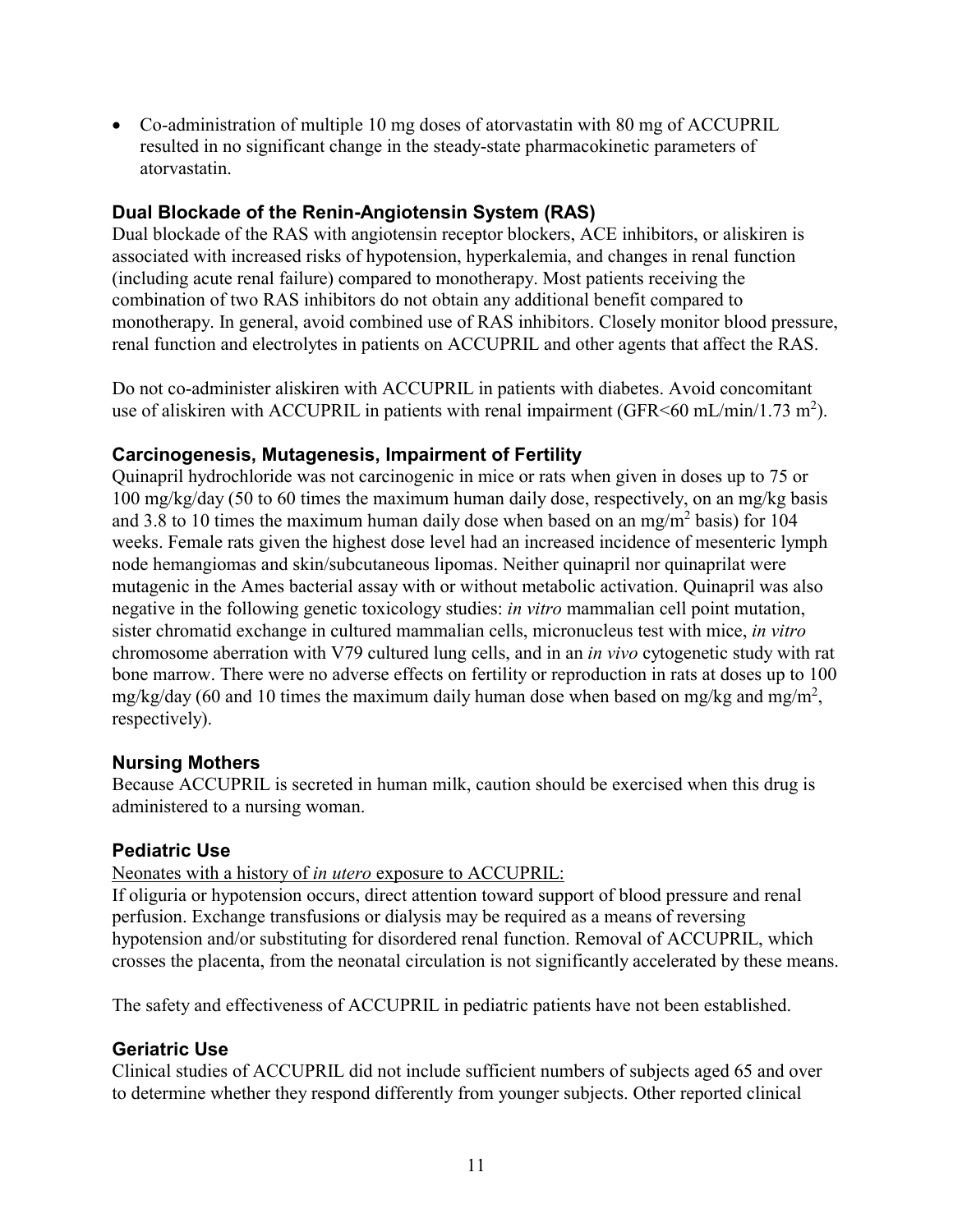experience has not identified differences in responses between the elderly and younger patients. In general, dose selection for an elderly patient should be cautious, usually starting at the low end of the dosing range, reflecting the greater frequency of decreased hepatic, renal or cardiac function, and of concomitant disease or other drug therapy.

This drug is known to be substantially excreted by the kidney, and the risk of toxic reactions to this drug may be greater in patients with impaired renal function. Because elderly patients are more likely to have decreased renal function, care should be taken in dose selection, and it may be useful to monitor renal function.

Elderly patients exhibited increased area under the plasma concentration time curve and peak levels for quinaprilat compared to values observed in younger patients; this appeared to relate to decreased renal function rather than to age itself.

# **ADVERSE REACTIONS**

### **Hypertension**

ACCUPRIL has been evaluated for safety in 4960 subjects and patients. Of these, 3203 patients, including 655 elderly patients, participated in controlled clinical trials. ACCUPRIL has been evaluated for long-term safety in over 1400 patients treated for 1 year or more.

Adverse experiences were usually mild and transient.

In placebo-controlled trials, discontinuation of therapy because of adverse events was required in 4.7% of patients with hypertension.

Adverse experiences probably or possibly related to therapy or of unknown relationship to therapy occurring in 1% or more of the 1563 patients in placebo-controlled hypertension trials who were treated with ACCUPRIL are shown below.

| Adverse Events in Placebo-Controlled Trials |                  |                  |
|---------------------------------------------|------------------|------------------|
|                                             | Accupril         | Placebo          |
|                                             | $(N=1563)$       | $(N=579)$        |
|                                             | Incidence        | Incidence        |
|                                             | (Discontinuance) | (Discontinuance) |
| Headache                                    | 5.6(0.7)         | 10.9(0.7)        |
| <b>Dizziness</b>                            | 3.9(0.8)         | 2.6(0.2)         |
| Fatigue                                     | 2.6(0.3)         | 1.0              |
| Coughing                                    | 2.0(0.5)         | 0.0              |
| Nausea and/or Vomiting                      | 1.4(0.3)         | 1.9(0.2)         |
| Abdominal Pain                              | 1.0(0.2)         | 0.7              |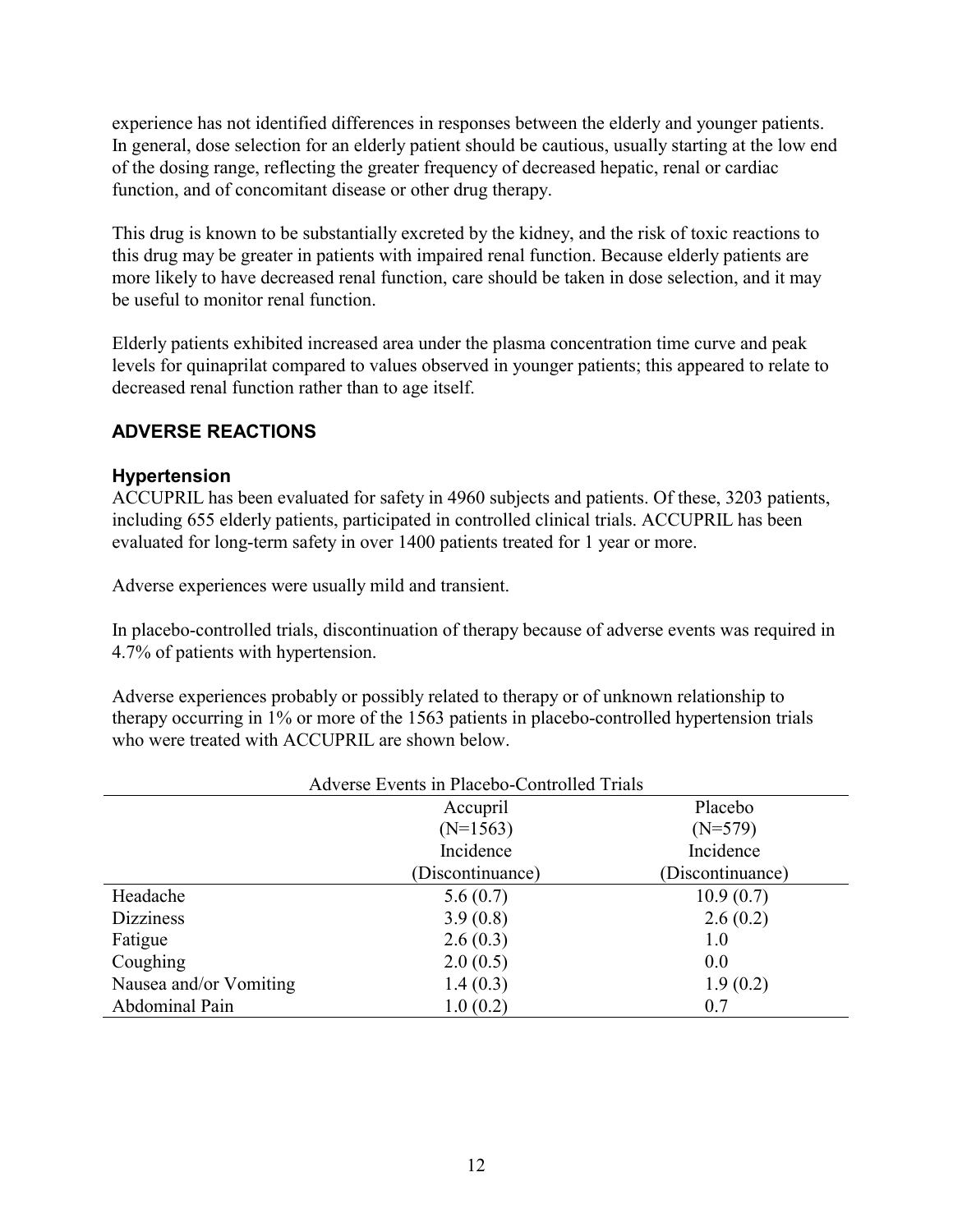## **Heart Failure**

ACCUPRIL has been evaluated for safety in 1222 ACCUPRIL treated patients. Of these, 632 patients participated in controlled clinical trials. In placebo-controlled trials, discontinuation of therapy because of adverse events was required in 6.8% of patients with congestive heart failure.

Adverse experiences probably or possibly related or of unknown relationship to therapy occurring in 1% or more of the 585 patients in placebo-controlled congestive heart failure trials who were treated with ACCUPRIL are shown below.

|                        | Accupril         | Placebo          |
|------------------------|------------------|------------------|
|                        | $(N=585)$        | $(N=295)$        |
|                        | Incidence        | Incidence        |
|                        | (Discontinuance) | (Discontinuance) |
| <b>Dizziness</b>       | 7.7(0.7)         | 5.1(1.0)         |
| Coughing               | 4.3(0.3)         | 1.4              |
| Fatigue                | 2.6(0.2)         | 1.4              |
| Nausea and/or Vomiting | 2.4(0.2)         | 0.7              |
| Chest Pain             | 2.4              | 1.0              |
| Hypotension            | 2.9(0.5)         | 1.0              |
| Dyspnea                | 1.9(0.2)         | 2.0              |
| Diarrhea               | 1.7              | 1.0              |
| Headache               | 1.7              | 1.0(0.3)         |
| Myalgia                | 1.5              | 2.0              |
| Rash                   | 1.4(0.2)         | 1.0              |
| <b>Back Pain</b>       | 1.2              | 0.3              |

See PRECAUTIONS, Cough.

## **Hypertension and/or Heart Failure**

Clinical adverse experiences probably, possibly, or definitely related, or of uncertain relationship to therapy occurring in 0.5% to 1.0% (except as noted) of the patients with CHF or hypertension treated with ACCUPRIL (with or without concomitant diuretic) in controlled or uncontrolled trials (N=4847) and less frequent, clinically significant events seen in clinical trials or postmarketing experience (the rarer events are in italics) include (listed by body system):

**General:** back pain, malaise, viral infections, *anaphylactoid reaction*

**Cardiovascular:** palpitation, vasodilation, tachycardia, *heart failure, hyperkalemia, myocardial infarction, cerebrovascular accident, hypertensive crisis, angina pectoris, orthostatic hypotension, cardiac rhythm disturbances, cardiogenic shock* 

**Hematology:** *hemolytic anemia*

**Gastrointestinal:** flatulence, dry mouth or throat, constipation, *gastrointestinal hemorrhage, pancreatitis, abnormal liver function tests, dyspepsia*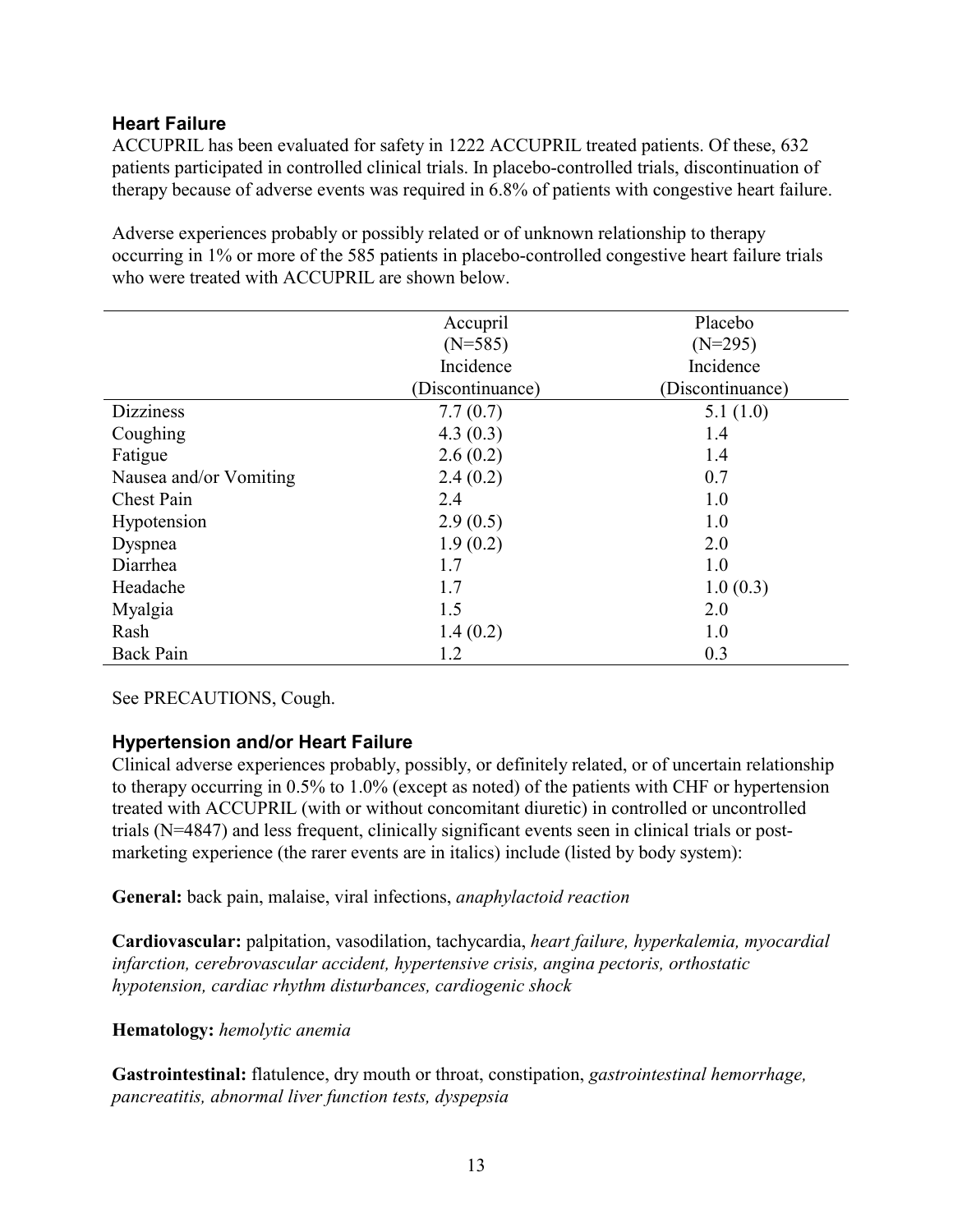#### **Metabolism and Nutrition Disorders:** hyponatremia

**Nervous/Psychiatric:** somnolence, vertigo, syncope, nervousness, depression, insomnia, paresthesia

**Integumentary:** alopecia, increased sweating, pemphigus, pruritus, *exfoliative dermatitis, photosensitivity reaction, dermatopolymyositis*

**Urogenital:** urinary tract infection, impotence, *acute renal failure, worsening renal failure*

**Respiratory:** *eosinophilic pneumonitis*

**Other:** amblyopia, edema, arthralgia, pharyngitis, *agranulocytosis, hepatitis, thrombocytopenia*

#### Angioedema

Angioedema has been reported in patients receiving ACCUPRIL (0.1%). Angioedema associated with laryngeal edema may be fatal. If angioedema of the face, extremities, lips, tongue, glottis, and/or larynx occurs, treatment with ACCUPRIL should be discontinued and appropriate therapy instituted immediately. (See WARNINGS.)

Clinical Laboratory Test Findings *Hematology:* (See WARNINGS)

*Hyperkalemia:* (See PRECAUTIONS)

*Creatinine and Blood Urea Nitrogen:* Increases (>1.25 times the upper limit of normal) in serum creatinine and blood urea nitrogen were observed in 2% and 2%, respectively, of all patients treated with ACCUPRIL alone. Increases are more likely to occur in patients receiving concomitant diuretic therapy than in those on ACCUPRIL alone. These increases often remit on continued therapy. In controlled studies of heart failure, increases in blood urea nitrogen and serum creatinine were observed in 11% and 8%, respectively, of patients treated with ACCUPRIL; most often these patients were receiving diuretics with or without digitalis.

### **OVERDOSAGE**

Doses of 1440 to 4280 mg/kg of quinapril cause significant lethality in mice and rats.

No specific information is available on the treatment of overdosage with quinapril. The most likely clinical manifestation would be symptoms attributable to severe hypotension.

Laboratory determinations of serum levels of quinapril and its metabolites are not widely available, and such determinations have, in any event, no established role in the management of quinapril overdose.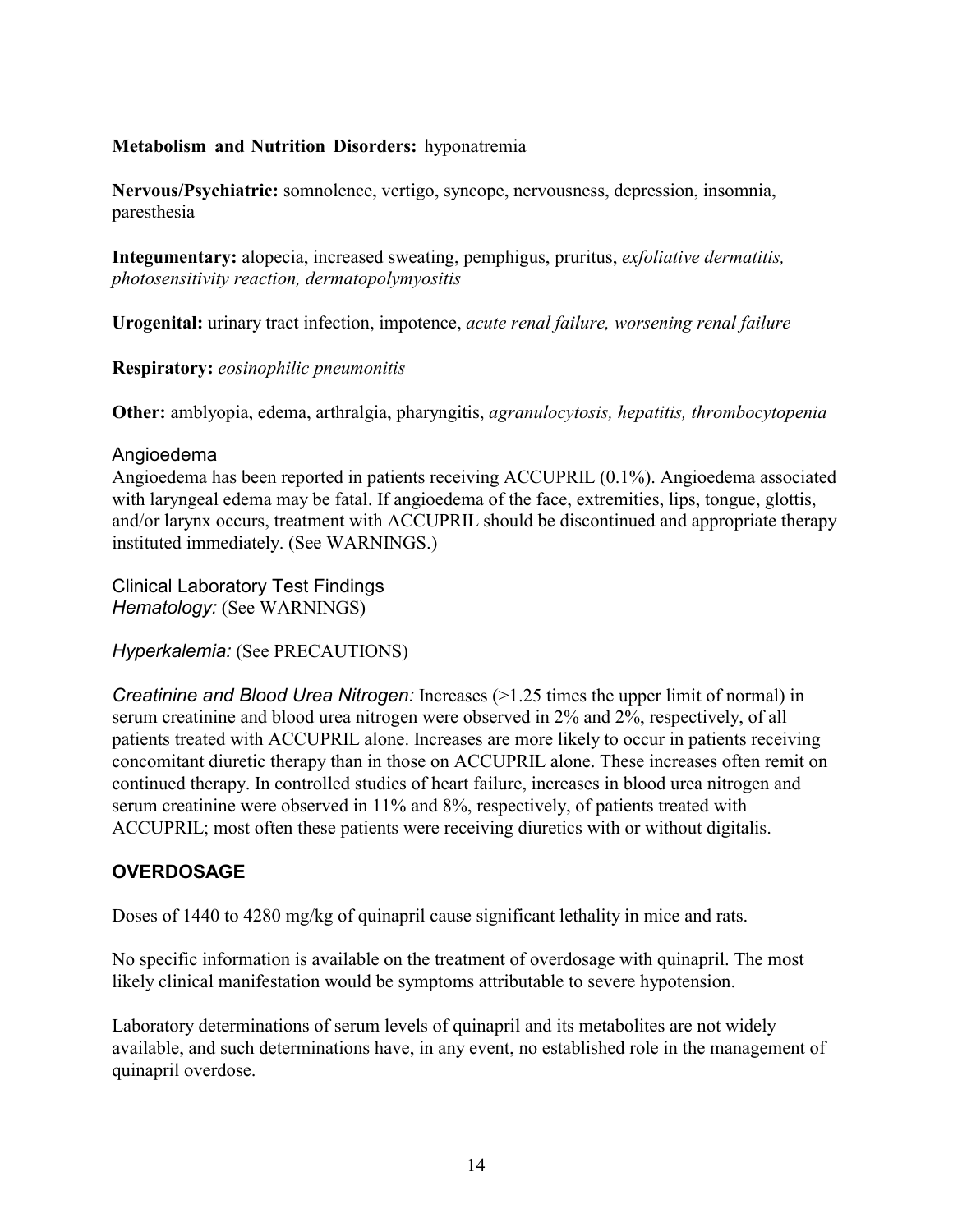No data are available to suggest physiological maneuvers (eg, maneuvers to change pH of the urine) that might accelerate elimination of quinapril and its metabolites.

Hemodialysis and peritoneal dialysis have little effect on the elimination of quinapril and quinaprilat. Angiotensin II could presumably serve as a specific antagonist-antidote in the setting of quinapril overdose, but angiotensin II is essentially unavailable outside of scattered research facilities. Because the hypotensive effect of quinapril is achieved through vasodilation and effective hypovolemia, it is reasonable to treat quinapril overdose by infusion of normal saline solution.

# **DOSAGE AND ADMINISTRATION**

## **Hypertension**

Monotherapy: The recommended initial dosage of ACCUPRIL in patients not on diuretics is 10 or 20 mg once daily. Dosage should be adjusted according to blood pressure response measured at peak (2–6 hours after dosing) and trough (predosing). Generally, dosage adjustments should be made at intervals of at least 2 weeks. Most patients have required dosages of 20, 40, or 80 mg/day, given as a single dose or in two equally divided doses. In some patients treated once daily, the antihypertensive effect may diminish toward the end of the dosing interval. In such patients an increase in dosage or twice daily administration may be warranted. In general, doses of 40–80 mg and divided doses give a somewhat greater effect at the end of the dosing interval.

Concomitant Diuretics: If blood pressure is not adequately controlled with ACCUPRIL monotherapy, a diuretic may be added. In patients who are currently being treated with a diuretic, symptomatic hypotension occasionally can occur following the initial dose of ACCUPRIL. To reduce the likelihood of hypotension, the diuretic should, if possible, be discontinued 2 to 3 days prior to beginning therapy with ACCUPRIL (see WARNINGS). Then, if blood pressure is not controlled with ACCUPRIL alone, diuretic therapy should be resumed.

If the diuretic cannot be discontinued, an initial dose of 5 mg ACCUPRIL should be used with careful medical supervision for several hours and until blood pressure has stabilized.

The dosage should subsequently be titrated (as described above) to the optimal response (see WARNINGS, PRECAUTIONS, and Drug Interactions).

Renal Impairment: Kinetic data indicate that the apparent elimination half-life of quinaprilat increases as creatinine clearance decreases. Recommended starting doses, based on clinical and pharmacokinetic data from patients with renal impairment, are as follows: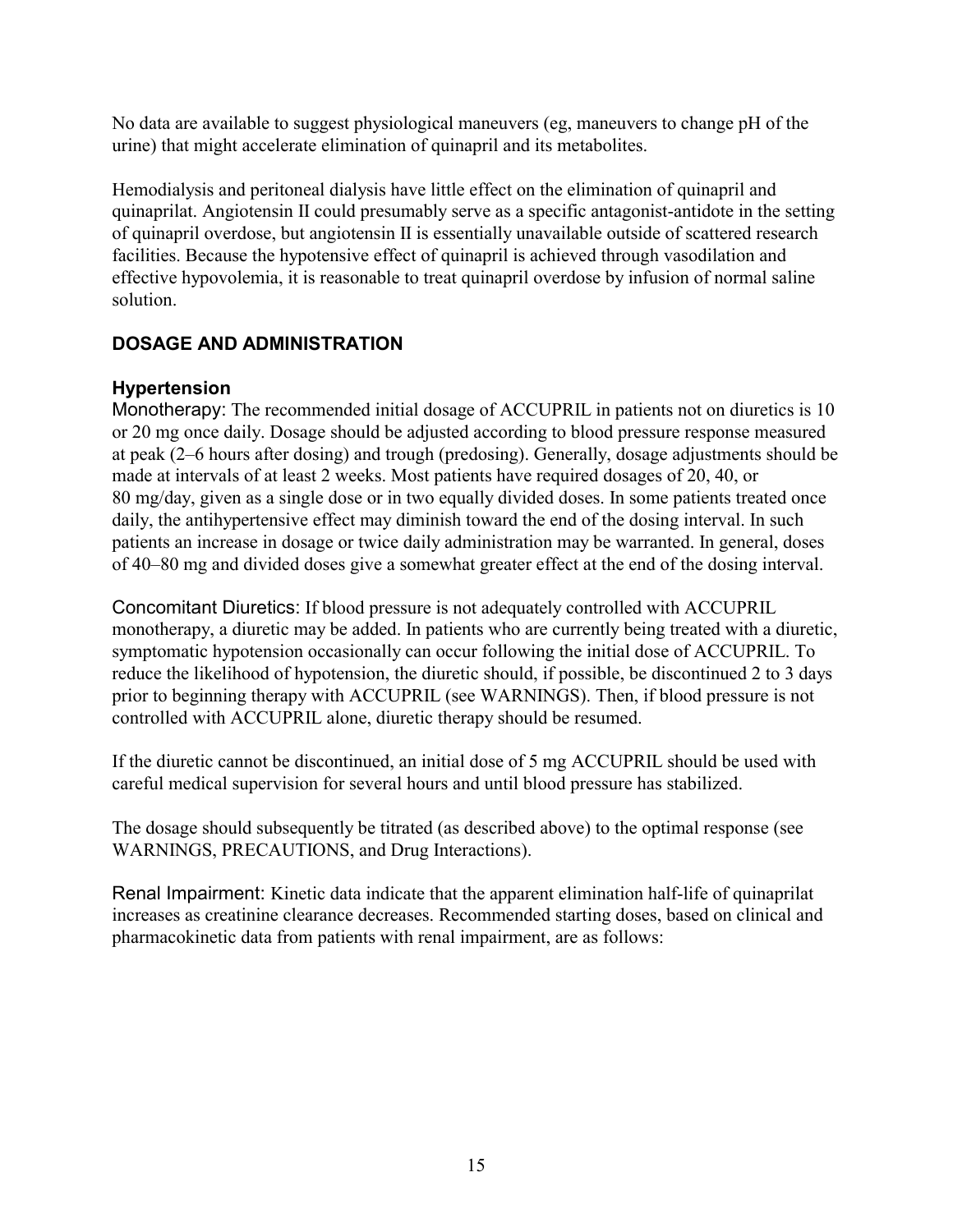| Creatinine       | Maximum Recommended   |
|------------------|-----------------------|
| Clearance        | Initial Dose          |
| $>60$ mL/min     | $10 \text{ mg}$       |
| $30-60$ mL/min   | $5 \text{ mg}$        |
| $10-30$ mL/min   | $2.5 \text{ mg}$      |
| $\leq 10$ mL/min | Insufficient data for |
|                  | dosage recommendation |

Patients should subsequently have their dosage titrated (as described above) to the optimal response.

Elderly  $(\geq 65$  years): The recommended initial dosage of ACCUPRIL in elderly patients is 10 mg given once daily followed by titration (as described above) to the optimal response.

# **Heart Failure**

ACCUPRIL is indicated as adjunctive therapy when added to conventional therapy including diuretics and/or digitalis. The recommended starting dose is 5 mg twice daily. This dose may improve symptoms of heart failure, but increases in exercise duration have generally required higher doses. Therefore, if the initial dosage of ACCUPRIL is well tolerated, patients should then be titrated at weekly intervals until an effective dose, usually 20 to 40 mg daily given in two equally divided doses, is reached or undesirable hypotension, orthostatis, or azotemia (see WARNINGS) prohibit reaching this dose.

Following the initial dose of ACCUPRIL, the patient should be observed under medical supervision for at least two hours for the presence of hypotension or orthostatis and, if present, until blood pressure stabilizes. The appearance of hypotension, orthostatis, or azotemia early in dose titration should not preclude further careful dose titration. Consideration should be given to reducing the dose of concomitant diuretics.

# **DOSE ADJUSTMENTS IN PATIENTS WITH HEART FAILURE AND RENAL IMPAIRMENT OR HYPONATREMIA**

Pharmacokinetic data indicate that quinapril elimination is dependent on level of renal function. In patients with heart failure and renal impairment, the recommended initial dose of ACCUPRIL is 5 mg in patients with a creatinine clearance above 30 mL/min and 2.5 mg in patients with a creatinine clearance of 10 to 30 mL/min. There is insufficient data for dosage recommendation in patients with a creatinine clearance less than 10 mL/min (see DOSAGE AND ADMINISTRATION, Heart Failure, WARNINGS, and PRECAUTIONS, Drug Interactions).

If the initial dose is well tolerated, ACCUPRIL may be administered the following day as a twice daily regimen. In the absence of excessive hypotension or significant deterioration of renal function, the dose may be increased at weekly intervals based on clinical and hemodynamic response.